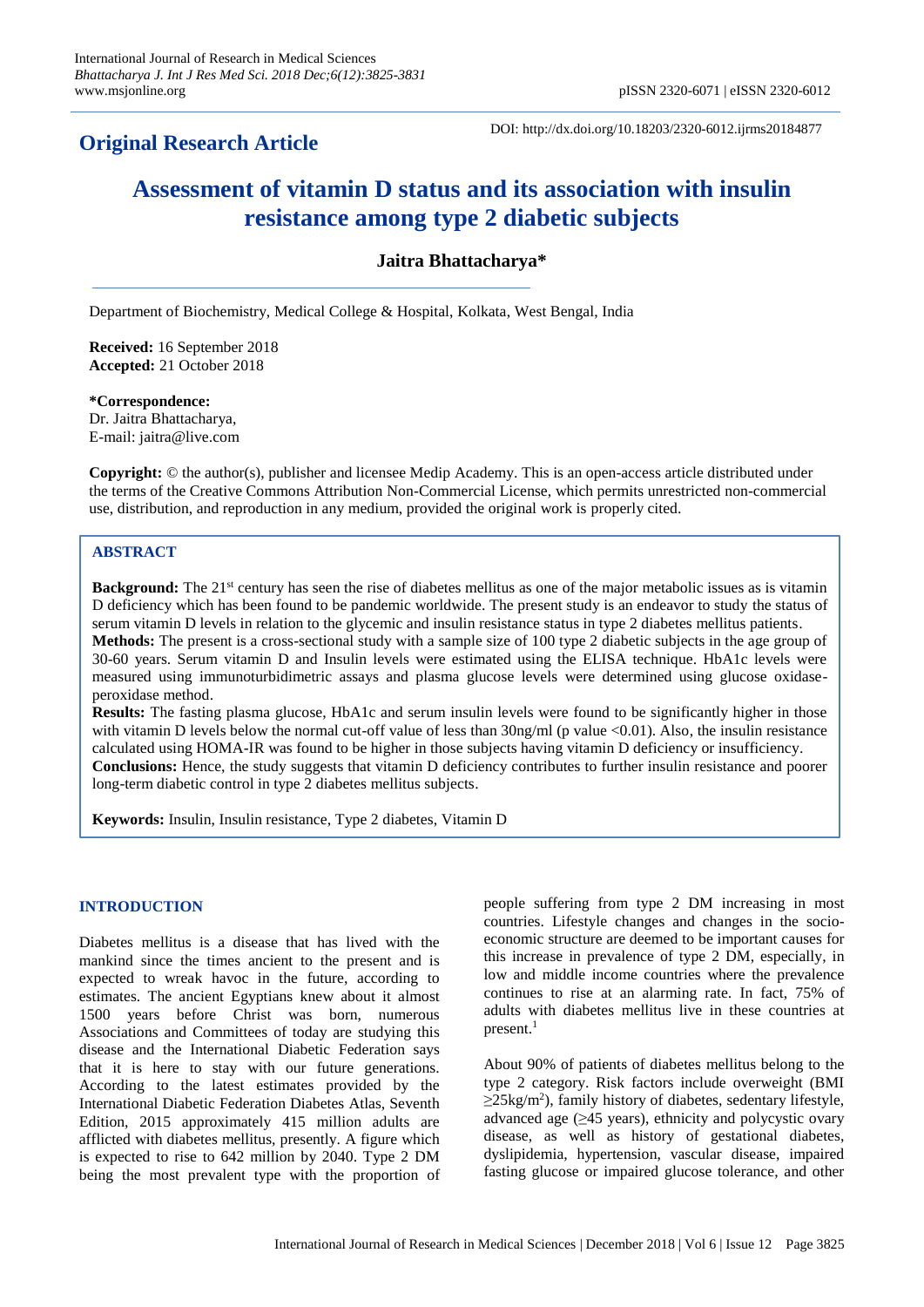conditions associated with insulin resistance (i.e., acanthosis nigricans). Most people with type 2 diabetes are obese, insulin resistant and have a relative or absolute deficiency in insulin secretion. Inappropriately high hepatic glucose production occurs, along with impaired glucose utilization peripherally. Decreased glucose transport can be demonstrated in muscle and adipose tissue. If the pancreas is unable to secrete sufficient insulin, impaired glucose tolerance or type 2 diabetes results. Hyperglycemia is toxic to beta cell function and further impairs insulin secretion. Over time, beta cell failure is usually progressive, and the beta cells produce lesser amounts of insulin, contributing to increasing insulin deficiency. Although many people with type 2 diabetes can be effectively treated with diet, exercise, and oral glycemic control agents, others require insulin therapy.<sup>2</sup>

The principle hormone regulating blood glucose is Insulin. Insulin is released from the beta cells in the islets of Langerhans found in the pancreas. Glucose enters the cell and ATP is produced in the mitochondria through the Krebs cycle and electron transport chain. This increase in ATP causes channels to close. These channels allow potassium cations to flow into the cell.<sup>3,4</sup> With these channels closed, the inside of the cell becomes more negative causing calcium channels to open allowing calcium cations to flow into the cell. Calcium cations flow into the cell due to a concentration and elector chemical gradient that favors the influx of calcium cations. Calcium ions are key in the vesicle excretion processes. A protein on the vesicle called the v-SNARE protein becomes entangled with a t-SNARE protein on the beta cell surface. With calcium facilitating the interaction amongst the SNARE proteins the vesicle is forced to merge with the cell membrane and insulin is excreted into the blood stream.3-5

Post binding defects in insulin action primarily are responsible for the insulin resistance in type 2 diabetes. Insulin travels through the blood stream to muscle, brain or adipose tissue. Once there, the insulin binds to a dimeric transmembrane receptor. This receptor auto phosphorylates and causes many downstream pathways relating to glucose regulation, energy storage and DNA transcription. For the glucose regulation path way the receptor auto phosphorylates then causes insulin receptor substrate 1  $(RS-1)$  to be phosphorylated.<sup>3,4</sup> IRS-1 then phosphorylates Phosphatidylinositol 3-kinase (PI3K). PI3K cleaves Phosphatidylinositol 4,5-bisphosphate (PIP2) leaving diacyl glycerol (DAG) in the cell membrane and inositol 1,4,5-trisphosphate (IP3) in the cytosol. IP3 travels to the smooth endoplasmic reticulum (SER) and cause calcium channels to open in the SER, releasing cations into the cytosol. DAG activates a kinase named protein kinase C which also opens calcium channels in the SER. This ambient increase in calcium facilitates the binding of vesicles to the membrane. These vesicles have Glut4 proteins imbedded in the membrane. Glut4 proteins are channel proteins that allow glucose

into the cell. Once these vesicles bind with the cell membrane glucose flows through the Glut4 protein and into the cell, reducing blood glucose levels.<sup>3</sup> The process by which insulin is degraded and metabolized is poorly understood. However, it is known that the liver is responsible for the majority of insulin break down. Since the liver is so important to proper insulin levels when the liver is damaged perhaps by alcohol the regulatory system can be interfered with. The kidney is also key in the breakdown of insulin. Insulin clearance rates are shown to decrease in those who are obese or have diabetes. This may create insensitivity to insulin.<sup>6</sup>

Vitamin D has been known to man since ages. It has been reported that the earliest phytoplankton life forms that have existed unchanged in the Atlantic Ocean for more than 750 years can make vitamin D when exposed to sunlight.<sup>7,8</sup> Most vertebrates, including amphibians, reptiles, birds, and lower primates, depend on sun exposure for their vitamin D requirement.<sup>8</sup> The lack of sunlight and its association with the devastating bone deforming disease rickets in children was first recognized by Sniadecki.<sup>9</sup> It was classified as a vitamin in the early 20th century and as a prohormone (conditional vitamin) in the second half of the  $20<sup>th</sup>$  century.<sup>10</sup>

It was thought that in tropical countries like India vitamin D deficiency will not occur due to abundant sunlight but studies have shown that high incidences of vitamin D deficiency is occurring among population of all ages. $11,12$ In a study from north India it was found that out of the total study population more than half of population was vitamin D deficient.<sup>13</sup> Many other studies also have reported the evidence of vitamin D deficiency in majority of population. Vitamin D deficiency is pandemic yet most under diagnosed condition and also under treated in most part of the world.<sup>14,15</sup>

It has been suggested that vitamin D has a protective role in a number of diseases including diabetes mellitus. The present study is an attempt to study the vitamin D status in type 2 diabetes mellitus patients in relation to glycemic and insulin resistance status.

## **METHODS**

The present study is a cross-sectional observational study done in 100 type 2 diabetes mellitus patients attending the OPD Clinical Biochemistry Laboratory of Medical College, Kolkata between January 2016 to February 2017. The study was conducted after obtaining permission from ethical committee and written consent from subjects before commencing the same.

## *Sample size calculation and subject selection*

Sample size was determined by using the formula  $z^2pq/L^2$ taking the prevalence rate of diabetes mellitus as 8.8%. The patients were randomly chosen from among those who were diagnosed to be suffering from type 2 Diabetes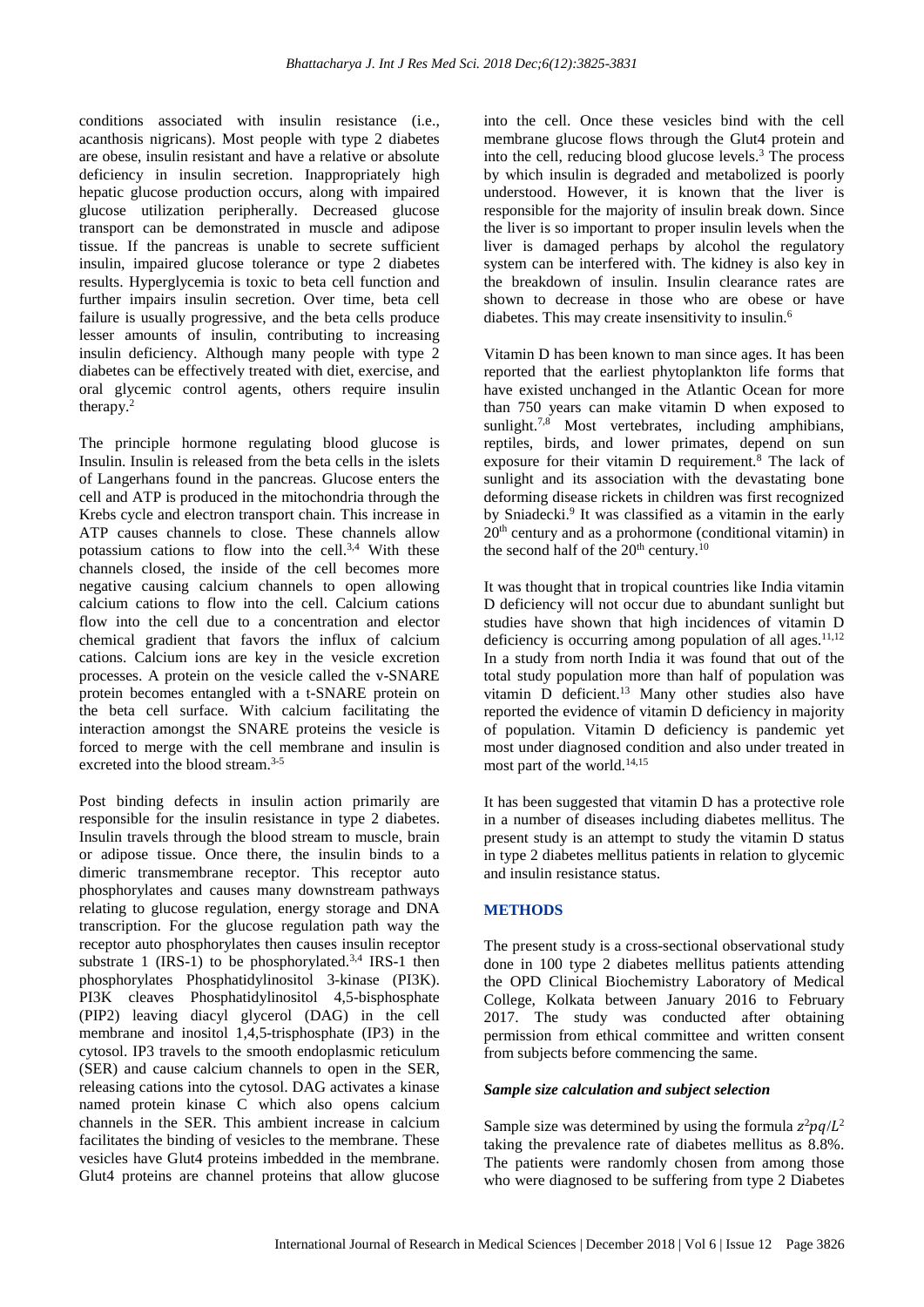mellitus, i.e. having fasting plasma glucose levels ≥126mg/dl (WHO 2006 recommendation) and were on oral hypoglycaemics or diet. Patients in the age group of 30-60 years were included. Patients treated with insulin, critically ill patients, patients with compromised liver function, compromised renal function, patients with underexposure to sunlight were excluded. Also, those on vitamin D supplementation or suffering from other endocrinopathies like thyroid, pituitary or adrenal dysfunction were excluded.

#### *Procedure*

All subjects after screening for inclusion and exclusion criteria were asked for detailed history followed by meticulous examination after obtaining proper consent in prescribed consent form and were subjected to appropriate biochemical investigations.

The parameters from the biological samples of the study subjects were estimated to fulfill the objectives of the study by standard procedures in the clinical biochemistry laboratory of the Medical College Hospital, Kolkata with optimum parameters for maintaining the quality control of the tests performed.

About 8ml of fasting blood sample were collected by venepuncture from each case- 4ml of blood in clotactivator vial, 2ml in glucose vial (containing sodium fluoride and potassium oxalate), 2ml in EDTA vial. The tubes were placed in a centrifuge and spun at 3000rpm for 10 minutes to obtain the plasma and serum. Plasma glucose was measured immediately and the serum and plasma for the measurement of other biochemical variables were stored at -20°C until analysis. Serum 25 hydroxyvitamin-D and serum insulin were estimated by Enzyme Linked Immunosorbent Assay (ELISA). Plasma Glucose was estimated by Glucose Oxidase-Peroxidase (GOD-POD) method. HbA<sub>1c</sub> was estimated using ionexchange resin method.

The Homeostasis Model of Assessment-Insulin Resistance Index (HOMA-IR) was used as an index of insulin resistance and was calculated from the formula:

HOMA-IR = {Fasting insulin  $(\mu I U/ml)$  x Fasting Glucose(mg/dl)}/405

#### *Statistical analysis*

For statistical analysis, the data obtained were placed into a Microsoft excel sheet and then analyzed by SPSS 20.0.1 version and Graph Pad Prism version 7.03. Data have been summarized as mean and standard error of Mean for numerical variables and count and percentages for categorical variables. The median and the interquartile range have been stated for numerical variables that are not normally distributed. Chi-square test was done to compare the sex ratio in the two groups. Student's unpaired t-test with Welch correction was applied to compare between the normally distributed numerical variables. Correlation was calculated by Spearman correlation analysis. In this study, p-value  $\langle 0.05 \rangle$  has been considered to be statistically significant.

#### **RESULTS**

The present cross-sectional study of sample size of 100 type 2 diabetic patients intended to see their underlying vitamin D as well as lipid profile status. The study population was subdivided into two groups considering their vitamin D levels: Normal (>30ng/ml) and below normal groups (<30ng/ml). About 66% of the study population were either vitamin D levels deficient or insufficient while the rest 34% had normal vitamin D levels (Figure 1).



**Figure 1: Vitamin D levels in the study population.**

The first group (25 OHD levels >30ng/ml) included 18 females and 16 males while the second group had 39 females and 27 males. No significant difference was found between the age and sex ratios of the 2 groups. The fasting plasma glucose, HbA1c and fasting insulin levels were found to be significantly higher in the group having vitamin D levels below normal. Also, the insulin resistance as calculated by using HOMA-IR was found to be higher in the second group (Table 1).

## **Table 1: Comparison between the two groups of the study population.**

| <b>Variable</b>                 | $25-OHD$<br><b>levels</b><br>$>30$ ng/ml | $25-OHD$<br><b>levels</b><br>$<$ 30ng/ml | $\mathbf{p}$ -<br>value |
|---------------------------------|------------------------------------------|------------------------------------------|-------------------------|
| Age                             | 46.94                                    | 48.34                                    | 0.329                   |
| Sex (Female:Male)               | 18:16                                    | 39:27                                    | 0.65                    |
| Fasting plasma<br>glucose       | $152.1 + 2.4$                            | $164.7 + 2.5$                            | < 0.01                  |
| H <sub>b</sub> A <sub>1</sub> c | $7.3 \pm 0.11$                           | $7.8 \pm 0.09$                           | < 0.01                  |
| Insulin                         | $12.9 \pm 3.09$                          | $14.7 \pm 3.81$                          | 0.019                   |
| <b>HOMA-IR</b>                  | $4.54 \pm 1.11$                          | $5.34 \pm 1.38$                          | 0.0038                  |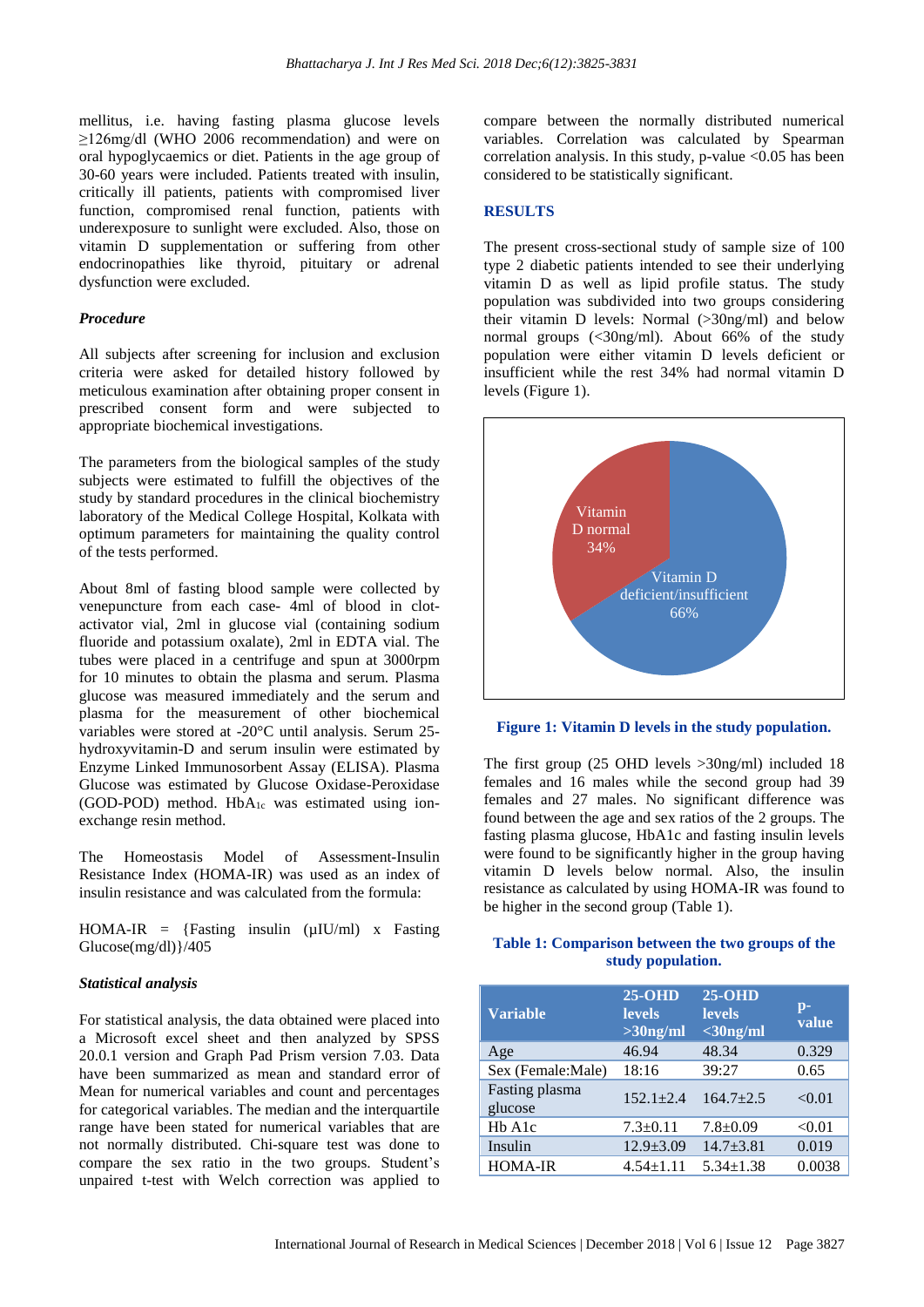Inverse correlation was found between 25 OHD levels and HbA1c, insulin and HOMA-IR for both the groups as is suggested by the spearman correlation coefficient values (Table 2).

#### **Table 2: Spearman correlation coefficient(r) of 25- OHD, serum insulin, HBA1c and HOMA-IR in the two groups.**

| <b>Variable</b>                                                   | 25-OHD levels<br>$>30$ ng/ml | 25-OHD levels<br>$\sim$ 30ng/ml |
|-------------------------------------------------------------------|------------------------------|---------------------------------|
| H <sub>b</sub> A <sub>1</sub> c                                   | $-0.42(0.0108)$ *            | $-0.39(0.001)$ **               |
| Insulin                                                           | $-0.34(0.0425)*$             | $-0.30(0.0129)*$                |
| <b>HOMA-IR</b>                                                    | $-0.39(0.0187)$ *            | $-0.44(0.0002)$ **              |
| $\mathbf{d} \mathbf{z}$<br>$\mathbf{1}$ $\mathbf{0}$ $\mathbf{0}$ | $\sim$ 1 $\sim$ 0.1          |                                 |

\*p-value<0.05; \*\*p-value <0.01

The correlation between vitamin D and Hb A1c as found in the study had r-values of -0.42 and -0.39 in the two study groups respectively is significant (Figure 2).



**Figure 2: The correlation of vitamin D with Hb A1c levels in the study population.**



## **Figure 3: The relation of vitamin D with Hb A1c levels in the study population.**

Also, the correlation between vitamin D and HOMA-IR is also negative in the two groups having r- values of - 0.39 and -0.44 respectively (Figure 3).

#### **DISCUSSION**

Vitamin D deficiency has also been described as a pandemic entity that has affected the population of the whole world, including India. In this present study, it has been found that 66% of the study population were either Vitamin D deficient (<20ng/ml) or vitamin D insufficient (<30ng/ml). In fact, 42 % of the study population had vitamin-D levels <20ng/ml. A number of similar studies, done on the Indian population, found evidence of largescale vitamin D deficiency, though the exact figures vary.<sup>16</sup>

The present study detected a significant negative correlation between plasma vitamin D and each of insulin levels, HOMA-IR and HbA1c levels in both the studied groups. Modi et al had similar findings in their studies.<sup>17</sup> On the contrary Erdönmez et al, stated that there was no significant association between vitamin D levels and insulin resistance.<sup>18</sup> Also the findings of Sollid et al, suggested that vitamin D supplementation does not improve glycemic status.<sup>19</sup>

Various mechanisms have been suggested for the effects of vitamin D: presence of vitamin D receptors on pancreatic β cells, expression of vitamin D activating 1α hydroxylase in pancreatic β cells, the insulin gene having vitamin D response element and the transcription of insulin receptor genes being increased by  $1,25(OH)<sub>2</sub>D.<sup>20-23</sup>$ Studies on mice by Zeitz et al, where they removed the vitamin D receptors in the pancreatic beta cell showed these animals could not produce as much insulin as they should.<sup>24</sup> Protective effects of vitamin D on diabetes, maybe due to well-known effects of vitamin D, such as its anti-inflammatory properties, its effects on calcium and phosphorus metabolism and regulation of the insulin receptor gene.<sup>23</sup> It has been suggested that vitamin D increases in calcium content of the cells, in turn leading to increased transport of glucose into the muscle.<sup>25</sup> Vitamin D also regulates nuclear PPAR (Peroxisome proliferative activated receptor) that has an important role in the insulin sensitivity.<sup>26</sup> Vitamin D deficiency is associated with increases in inflammation. Vitamin D attenuates the expression of proinflammatory cytokines involved in insulin resistance such as interleukins, IL-1, IL-6, TNF-α, also down regulates NF-Kβ (Nuclear factor) activity.<sup>27</sup>

A review by Mitri et al, found that people with higher vitamin D blood levels (>25ng/ml) had a decreased chance of getting T2D later in life compared to those with the lowest levels  $\left($  <14ng/ml).<sup>28</sup> A review by Song et al, studies that measured serum vitamin D blood level and then followed participants to see if they got T2D later in life were examined. It was found that Participants with the highest vitamin D levels had a decreased risk of diabetes compared to those with the lowest vitamin D levels. Every 4ng/ml increase in vitamin D was associated with a 4% lower risk of getting T2D later in life. $29$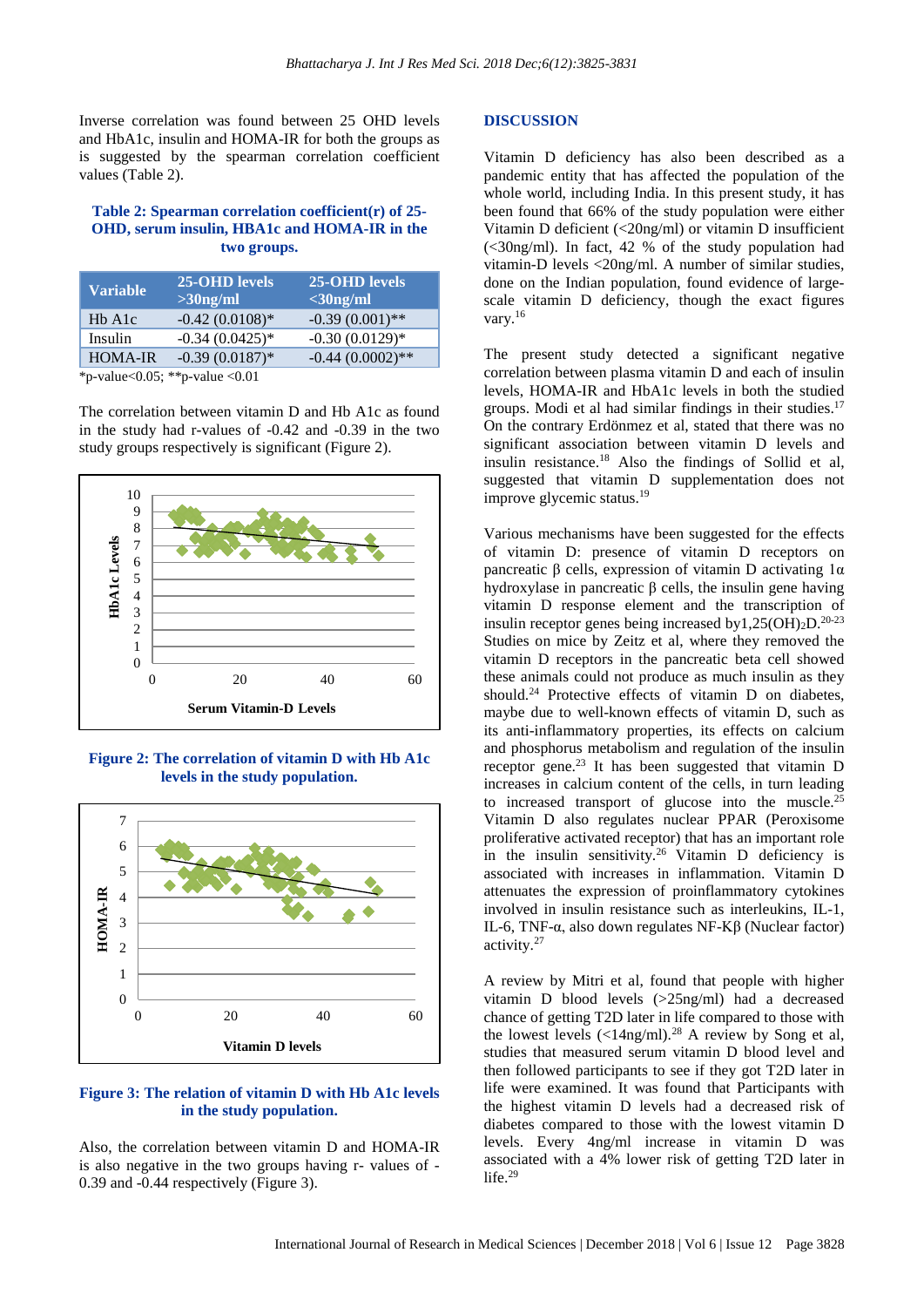A recent trial in 2011 gave 2000 adults with pre-diabetes either 2000 IU of vitamin D per day or 400mg calcium. It was found that vitamin D supplementation improved pancreatic B cell function and helped control the rise of plasma glucose level.<sup>30</sup> However, on the other hand, another very recent trial found that vitamin D supplementation in people with pre-diabetes had no effect in reducing people's chances of getting diabetes later. Furthermore, people who supplemented with vitamin D didn't produce more insulin and they weren't any more sensitive to insulin than those taking a dummy pill. They were also just as likely to get diabetes later in life as people taking the dummy pill.<sup>31</sup>

After conducting a meta-analysis and review of the impact of vitamin D and calcium on glycemic control in patients with type 2 diabetes, Pittas et al concluded that insufficient vitamin D and calcium appears to hinder glycemic control and that supplementing both nutrients may be necessary to optimize glucose metabolism.<sup>32</sup> An observational study from the nurses health study that included 83,779 women >20 years of age found an increased risk of type 2 diabetes in those with low vitamin D status. A combined daily intake of >800 IU of vitamin D and 1,000 mg of calcium reduced the risk of type 2 diabetes by 33%.<sup>33</sup> The National Health and Nutrition Examination Survey (NHANES) III study between 1988 and 1992 demonstrated that there is a strong inverse association between low levels of  $25(OH)D$  and diabetes prevalence.<sup>34</sup> Low vitamin D levels have also been shown to be predictive of the future development of type 2 diabetes.<sup>35</sup> Parker J et al, showed that increasing vitamin D serum levels to normal led to a 55% relative reduction in the risk of developing type 2 diabetes.<sup>36</sup>

As with most disease states and vitamin D, prospective studies related to vitamin D supplementation and diabetes are rare and limited. Kayaniyil et al, performed a linear regression analysis of 712 subjects after evaluating serum 25(OH)D levels and assessing insulin sensitivity by means of the homeostasis model of insulin resistance. Their results indicated that vitamin D was significantly correlated to insulin resistance and β-cell function in their multiethnic sample. The researchers concluded that low vitamin D levels may play a significant role in the pathogenesis of type  $\overline{2}$  diabetes.<sup>37</sup> The NHANES group  $(2003-2006)$  evaluated 9,773 U.S. adults  $>18$  years of age and showed a mechanistic link between serum vitamin D levels, glucose homeostasis, and the evolution of diabetes.<sup>38</sup> On the contrary to the above findings, McGill, AT et.al found no significant relationships between hypovitaminosis D with status of blood glucose and glycaemic control. 39

The present study has certain limitations. Some of them due to time and resource constraints and some others which could only be realized after the study was concluded. Firstly, the number of study subjects, if higher, would have made the findings more significant. Secondly, the patients are from OPD of clinical biochemistry of our hospital which is not a true representative of the normal population. Thirdly, presence of confounding effects of unforeseen variables (heterogeneicity of ethnicity and religious distribution, dietary habit, solar exposure, physical activity etc) that influence the variable parameters were not included in the present study and finally, variation in the standard of treatment, reflecting control of the diabetic state is also another confounding factor.

## **CONCLUSION**

These findings seem to suggest that vitamin D deficiency does really associate with insulin resistance and altered glycemic control in type 2 diabetes mellitus subjects. However, prospective studies with vitamin D supplementation on diabetic individuals in a larger study population may help establish the protective role that vitamin D may play in that situation.

#### **ACKNOWLEDGEMENTS**

Authors would like to thank Professor Tapan Mukhopadhyay for his valuable guidance throughout the study.

*Funding: No funding sources Conflict of interest: None declared Ethical approval: The study was approved by the Institutional Ethics Committee of Medical College and Hospital, Kolkata, West Bengal, India*

## **REFERENCES**

- 1. International Diabetes Federation. IDF Diabetes Atlas, 7th Edition, 2015. Available at: https://www.idf.org/e-library/epidemiologyresearch/diabetes-atlas/13-diabetes-atlas-seventhedition.html. Accessed 3 November 2017.
- 2. McPherson RA, Pincus MR. Henrys clinical diagnosis and management by laboratory methods. 23rd ed. 2017.
- 3. Chang L, Chiang SH, Saltiel AR. Insulin signalling and the regulation of glucose transport. Molecular medicine. 2004 Jul;10(7-12):65-71.
- 4. Gin H, Morlat P, Ragnaud JM, Aubertin J. Shortterm effect of red wine (consumed during meals) on insulin requirement and glucose tolerance in diabetic patients. Diabetes Care. 1992 Apr 1;15(4):546-8.
- 5. Alberts B. Intracellular compartments and transport. In: Alberts B, Bray D, Hopkin K, Johnson AD, Lewis J, Raff M. Essential Cell Biology. Fourth Edition. New York: Garland Science;2013:515-516.
- 6. Duckworth WC, Bennett RG, Hamel FG. Insulin degradation: progress and potential. Endocrine reviews. 1998 Oct 1;19(5):608-24.
- 7. Holick MF. Phylogenetic and evolutionary aspects of vitamin D from phytoplankton to humans.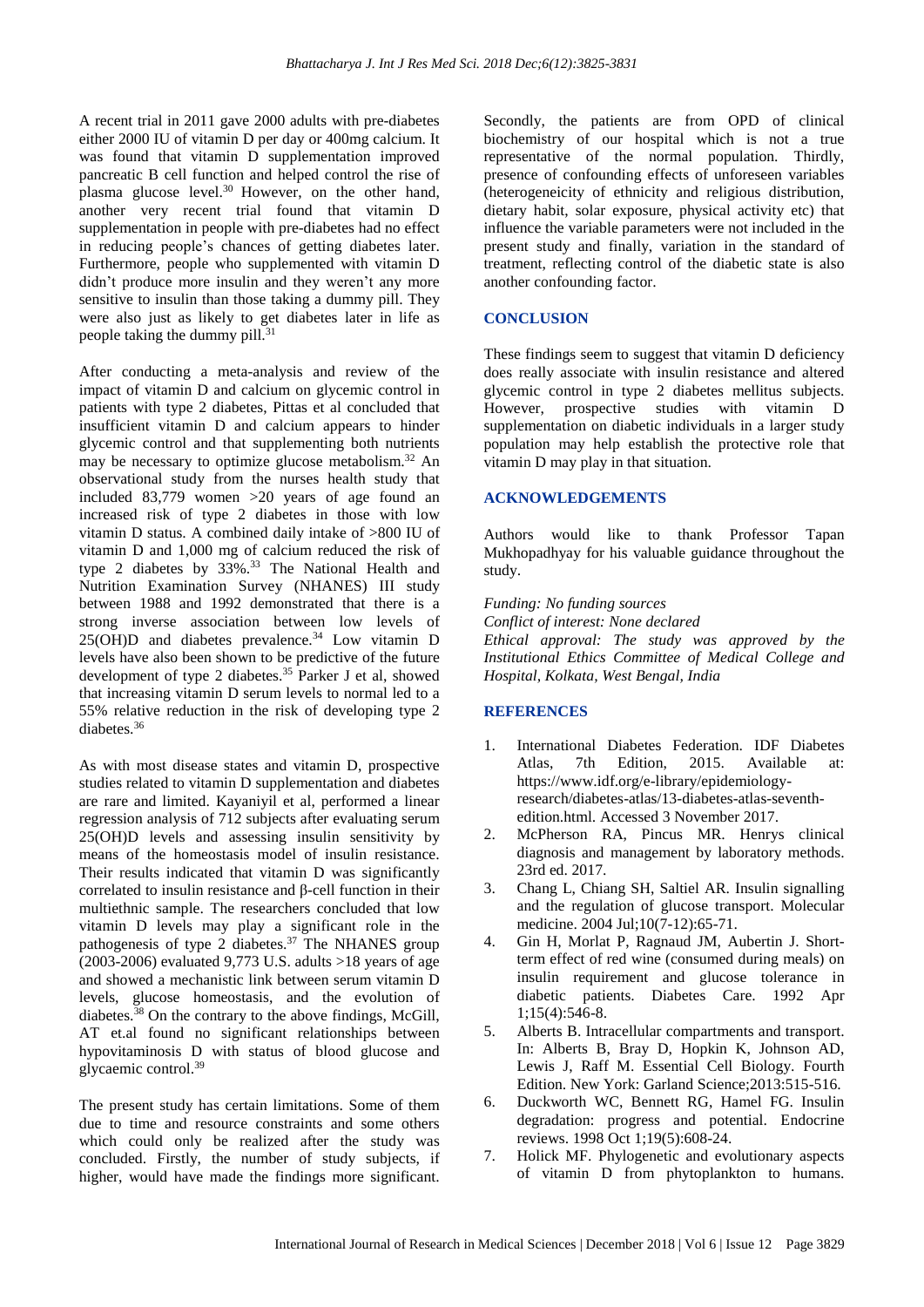Vertebrate endocrinology: fundamentals and biomedical implications. 1989;3:7-43.

- 8. Holick MF. Vitamin D: A millennium perspective. J Cell Biochem. 2003;88:296-307.
- 9. Sniadecki SJ, Sniadecki J. on the cure of rickets.(1840) Cited by W. Mozolowski. Nature. 1939;143:121-4.
- 10. DeLuca HF. Overview of general physiologic features and functions of vitamin D. Am J Clin Nutri. 2004 Dec 1;80(6):1689S-96S.
- 11. Harinarayan CV, Joshi SR. Vitamin D status in India-Its implications and Remedial Measures. J Assoc Physicians India. 2009;57:40-8.
- 12. Harinarayan CV. Prevalence of vitamin D insufficiency in postmenopausal South Indian women. Osteoporos Int. 2005;16:397-402.
- 13. Bachhel R, Singh NR, Sidhu JS. Prevalence of vitamin D deficiency in north-west Punjab population: A cross-sectional study. Inter J App Basic Med Res. 2015 Jan;5(1):7.
- 14. Van Schoor NM, Lips P. Worldwide vitamin D status. Best Pract Res Clin Endocrinol Metab. 2011;25:671-80.
- 15. Van der Meer IM, Middelkoop BJ, Boeke AJ, Lips P. Prevalence of vitamin D deficiency among Turkish, Moroccan, Indian and sub-Sahara African populations in Europe and their countries of origin: An overview. Osteoporos Int. 2011;22:1009-21.
- 16. Gadre S, Yadav K, Gomes M. Vitamin D status in Indian population: Major Health concern. World J Pharma Res. 2015;5(1):362-78.
- 17. Modi KD, Ahmed MI, Chandwani R, Kumar KH. Prevalence of vitamin D deficiency across the spectrum of glucose intolerance. J Dia Meta Dis. 2015 Dec;14(1):54.
- 18. Sollid ST, Hutchinson MY, Fuskevag OM, Figenschau Y, Joakimsen RM, Schirmer H, et al. No effect of high-dose vitamin d supplementation on glycemic status or cardiovascular risk factors in subjects with prediabetes. Diabetes Care. 2014;37:2123-31.
- 19. Erdönmez D, Hatun S, Çizmecioğlu FM, Keser A. No relationship between vitamin D status and insulin resistance in a group of high school students. J Clin Res Pediatr Endocrinol. 2011;3:198-201.
- 20. Zittermann A. Vitamin D and disease prevention with special reference to cardiovascular disease. Prog Biophys Mol Biol. 2006;92:39-48.
- 21. Bland R, Markovic D, Hills CE, Hughes SV, Chan SL, Squires PE, et al. Expression of 25 hydroxyvitamin D3-1alpha-hydroxylase in pancreatic islets. J Steroid Biochem Mol Biol. 2004;89-90(1-5):121-5.
- 22. Maestro B, Davila N, Carranza MC, Calle C. Identification of a Vitamin D response element in the human insulin receptor gene promoter. J Steroid Biochem Mol Biol. 2003;84(2-3):223-30.
- 23. Simpson RU, Thomas GA, Arnold AJ. Identification of 1, 25-dihydroxyvitamin D3

receptors and activities in muscle. J Biological Chemistry. 1985;260(15):8882-91.

- 24. Zeitz U, Weber K, Soegiarto DW, Wolf E, Balling R, Erben RG. Impaired insulin secretory capacity in mice lacking a functional vitamin D receptor. FASEB J. 2003 Mar;17(3):509-11.
- 25. Maestro B, Molero S, Bajo S. Transcriptional activation of the human insulin receptor gene by 1, 25-dihydroxyvitamin D(3). Cell bio-Chem Funct. 2002;20:227-32.
- 26. Dunlop TW, Vaisanen S, Frank C, Molnar F, Sinkkonen L, Carlberg C, et al. The human peroxisome proliferator-activated receptor  $\delta$  gene is a primary target of 1α, 25-dihydroxyvitamin D3 and its nuclear receptor. J Mole Biol. 2005;349(2):248- 60.
- 27. Cohen-Lahav M, Douvdevani A, Chaimovitz C, Shany S. The anti-inflammatory activity of 1,25 dihydroxy vitamin D3 in macrophages. J Steroid Biochem Mol Biol. 2007;103:558-62.
- 28. Mitri J, Muraru MD, Pittas AG. Vitamin D and type 2 diabetes: a systematic review. Euro J Clin Nutri. 2011 Sep;65(9):1005.
- 29. Song Y, Wang L, Pittas AG, Del Gobbo LC, Zhang C, Manson JE, et al. Blood 25-hydroxy vitamin D levels and incident type 2 diabetes: a meta-analysis of prospective studies. Diabetes care. 2013 May 1;36(5):1422-8.
- 30. Mitri J, Dawson-Hughes B, Hu FB, Pittas AG. Effects of vitamin D and calcium supplementation on pancreatic β cell function, insulin sensitivity, and glycemia in adults at high risk of diabetes: the Calcium and Vitamin D for Diabetes Mellitus (CaDDM) randomized controlled trial. Am J Clin Nutri. 2011 Jun 29;94(2):486-94.
- 31. Davidson MB, Duran P, Lee ML, Friedman TC. High-dose vitamin D supplementation in people with prediabetes and hypovitaminosis D. Diabetes care. 2013 Feb 1;36(2):260-6.
- 32. Pittas AG, Lau J, Hu FB, Dawson-Hughes B. The role of vitamin D and calcium in type 2 diabetes: a systematic review and meta-analysis. J Clin Endo Meta. 2007;92:2017-29.
- 33. Pittas AG, Dawson-Hughes B, Li T, Van Dam RM, Willett WC, Manson JE, Hu FB. Vitamin D and calcium intake in relation to type 2 diabetes in women. Diabetes Care. 2006;9:650-6.
- 34. Scragg R, Sowers MF, Bell C. Serum 25 hydroxyvitamin D, diabetes, and ethnicity in the third National Health and Nutrition Examination Survey. Diabetes Care. 2004;27:2813-8.
- 35. Forouohi NG, Luan J, Cooper A, Boucher BJ, Wareham NJ. Baseline serum 25-hydroxyvitamin D is predictive of future glycemic status and insulin resistance: the Medical Research Council Ely prospective study, 1990-2000. Diabetes. 2008;57:2619-25.
- 36. Parker J, Hashmi O, Dutton D, Mavrodaris A, Stranges S, Kandala NB, et al. Levels of vitamin D